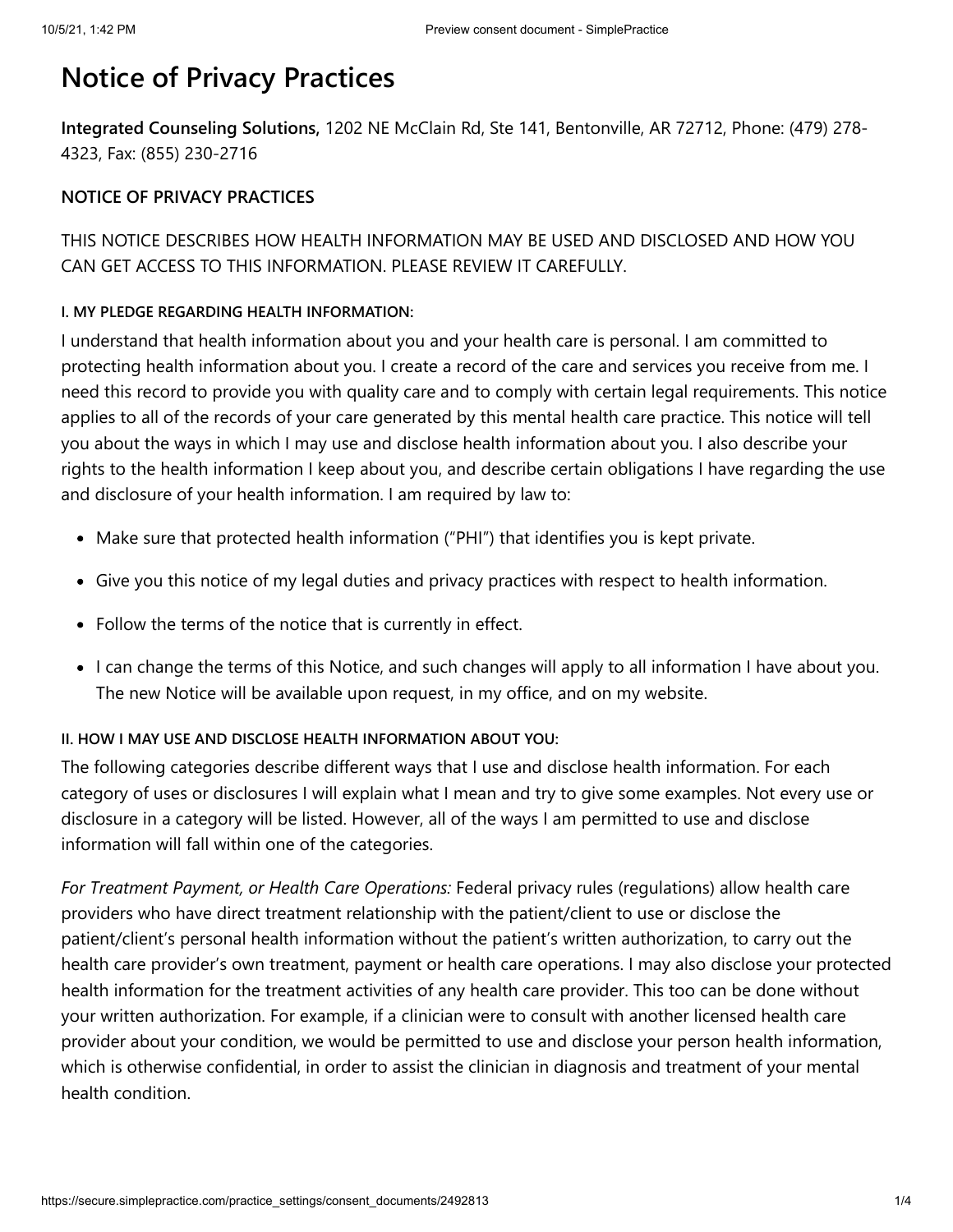#### 10/5/21, 1:42 PM Preview consent document - SimplePractice

Disclosures for treatment purposes are not limited to the minimum necessary standard. Because therapists and other health care providers need access to the full record and/or full and complete information in order to provide quality care. The word "treatment" includes, among other things, the coordination and management of health care providers with a third party, consultations between health care providers and referrals of a patient for health care from one health care provider to another.

*Lawsuits and Disputes:* If you are involved in a lawsuit, I may disclose health information in response to a court or administrative order. I may also disclose health information about your child in response to a subpoena, discovery request, or other lawful process by someone else involved in the dispute, but only if efforts have been made to tell you about the request or to obtain an order protecting the information requested.

## **III. CERTAIN USES AND DISCLOSURES REQUIRE YOUR AUTHORIZATION:**

1. **Psychotherapy Notes.** I do keep "psychotherapy notes" as that term is defined in 45 CFR § 164.501, and any use or disclosure of such notes requires your Authorization unless the use or disclosure is: a. For my use in treating you.

b. For my use in training or supervising mental health practitioners to help them improve their skills in group, joint, family, or individual counseling or therapy.

- c. For my use in defending myself in legal proceedings instituted by you.
- d. For use by the Secretary of Health and Human Services to investigate my compliance with HIPAA.
- e. Required by law and the use or disclosure is limited to the requirements of such law.
- f. Required by law for certain health oversight activities pertaining to the originator of the psychotherapy notes.
- g. Required by a coroner who is performing duties authorized by law.
- h. Required to help avert a serious threat to the health and safety of others.
- 2. **Marketing Purposes.** As a psychotherapist, I will not use or disclose your PHI for marketing purposes.
- 3. **Sale of PHI.** As a psychotherapist, I will not sell your PHI in the regular course of my business.

## **IV. CERTAIN USES AND DISCLOSURES DO NOT REQUIRE YOUR AUTHORIZATION.**

Subject to certain limitations in the law, I can use and disclose your PHI without your Authorization for the following reasons:

- 1. When disclosure is required by state or federal law, and the use or disclosure complies with and is limited to the relevant requirements of such law.
- 2. For public health activities, including reporting suspected child, elder, or dependent adult abuse, or preventing or reducing a serious threat to anyone's health or safety.
- 3. For health oversight activities, including audits and investigations.
- 4. For judicial and administrative proceedings, including responding to a court or administrative order, although my preference is to obtain an Authorization from you before doing so.
- 5. For law enforcement purposes, including reporting crimes occurring on my premises.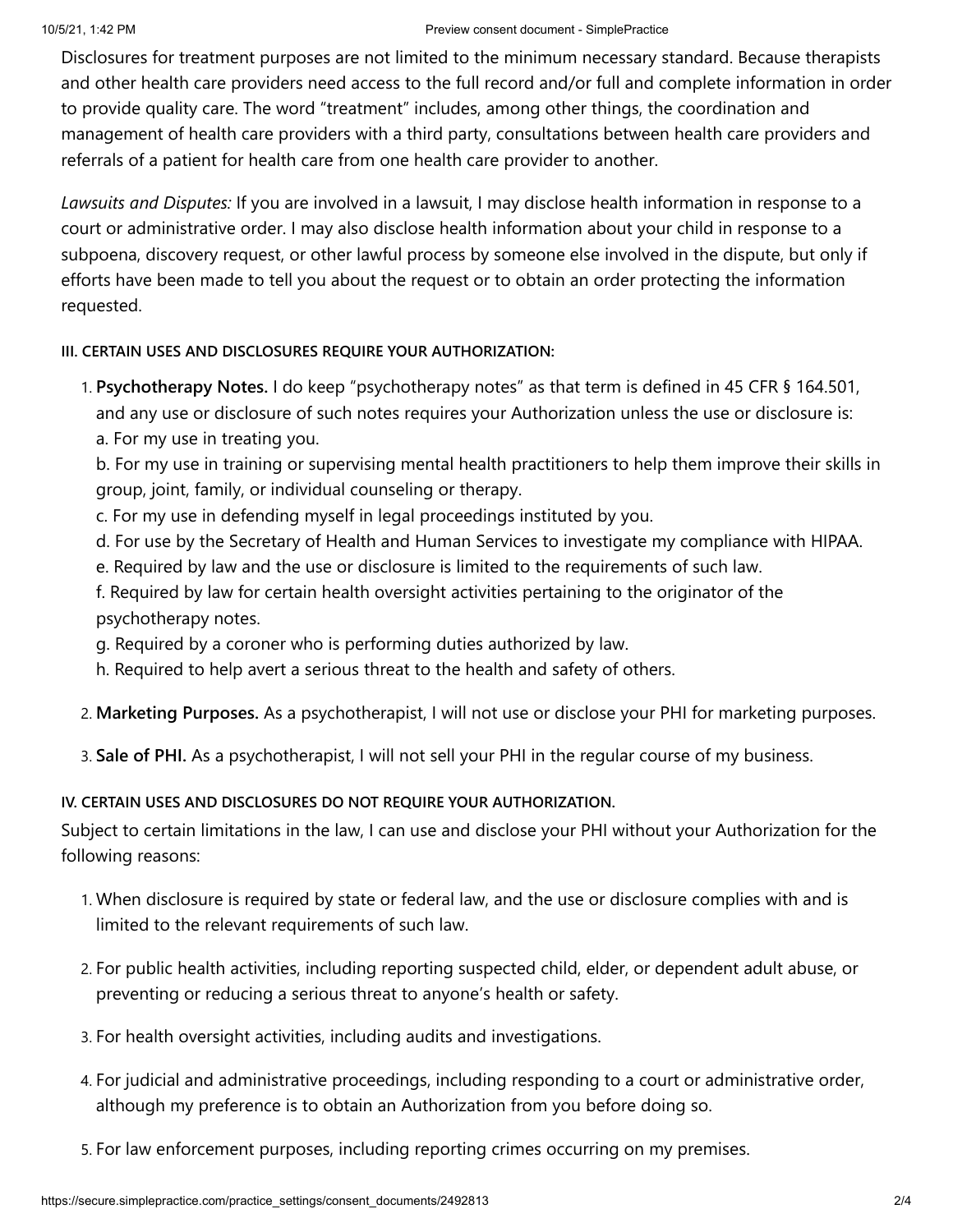#### 10/5/21, 1:42 PM Preview consent document - SimplePractice

- 6. To coroners or medical examiners, when such individuals are performing duties authorized by law.
- 7. For research purposes, including studying and comparing the mental health of patients who received one form of therapy versus those who received another form of therapy for the same condition.
- 8. Specialized government functions, including, ensuring the proper execution of military missions; protecting the President of the United States; conducting intelligence or counter-intelligence operations; or, helping to ensure the safety of those working within or housed in correctional institutions.
- 9. For workers' compensation purposes. Although my preference is to obtain an Authorization from you, I may provide your PHI in order to comply with workers' compensation laws.
- 10. Appointment reminders and health related benefits or services. I may use and disclose your PHI to contact you to remind you that you have an appointment with me. I may also use and disclose your PHI to tell you about treatment alternatives, or other health care services or benefits that I offer.

#### **V. CERTAIN USES AND DISCLOSURES REQUIRE YOU TO HAVE THE OPPORTUNITY TO OBJECT.**

**Disclosures to family, friends, or others. I may provide your PHI to a family member, friend, or other person that you indicate is involved in your care or the payment for your health care, unless you object in whole or in part. The opportunity to consent may be obtained retroactively in emergency situations.**

**VI. YOU HAVE THE FOLLOWING RIGHTS WITH RESPECT TO YOUR PHI:**

- 1. The Right to Request Limits on Uses and Disclosures of Your PHI. You have the right to ask me not to use or disclose certain PHI for treatment, payment, or health care operations purposes. I am not required to agree to your request, and I may say "no" if I believe it would affect your health care.
- 2. The Right to Request Restrictions for Out-of-Pocket Expenses Paid for In Full. You have the right to request restrictions on disclosures of your PHI to health plans for payment or health care operations purposes if the PHI pertains solely to a health care item or a health care service that you have paid for out-of-pocket in full.
- 3. The Right to Choose How I Send PHI to You. You have the right to ask me to contact you in a specific way (for example, home or office phone) or to send mail to a different address, and I will agree to all reasonable requests.
- 4. The Right to See and Get Copies of Your PHI. Other than "psychotherapy notes," you have the right to get an electronic or paper copy of your medical record and other information that I have about you. I will provide you with a copy of your record, or a summary of it, if you agree to receive a summary, within 30 days of receiving your written request, and I may charge a reasonable, cost based fee for doing so.
- 5. The Right to Get a List of the Disclosures I Have Made.You have the right to request a list of instances in which I have disclosed your PHI for purposes other than treatment, payment, or health care operations, or for which you provided me with an Authorization. I will respond to your request for an accounting of disclosures within 60 days of receiving your request. The list I will give you will include